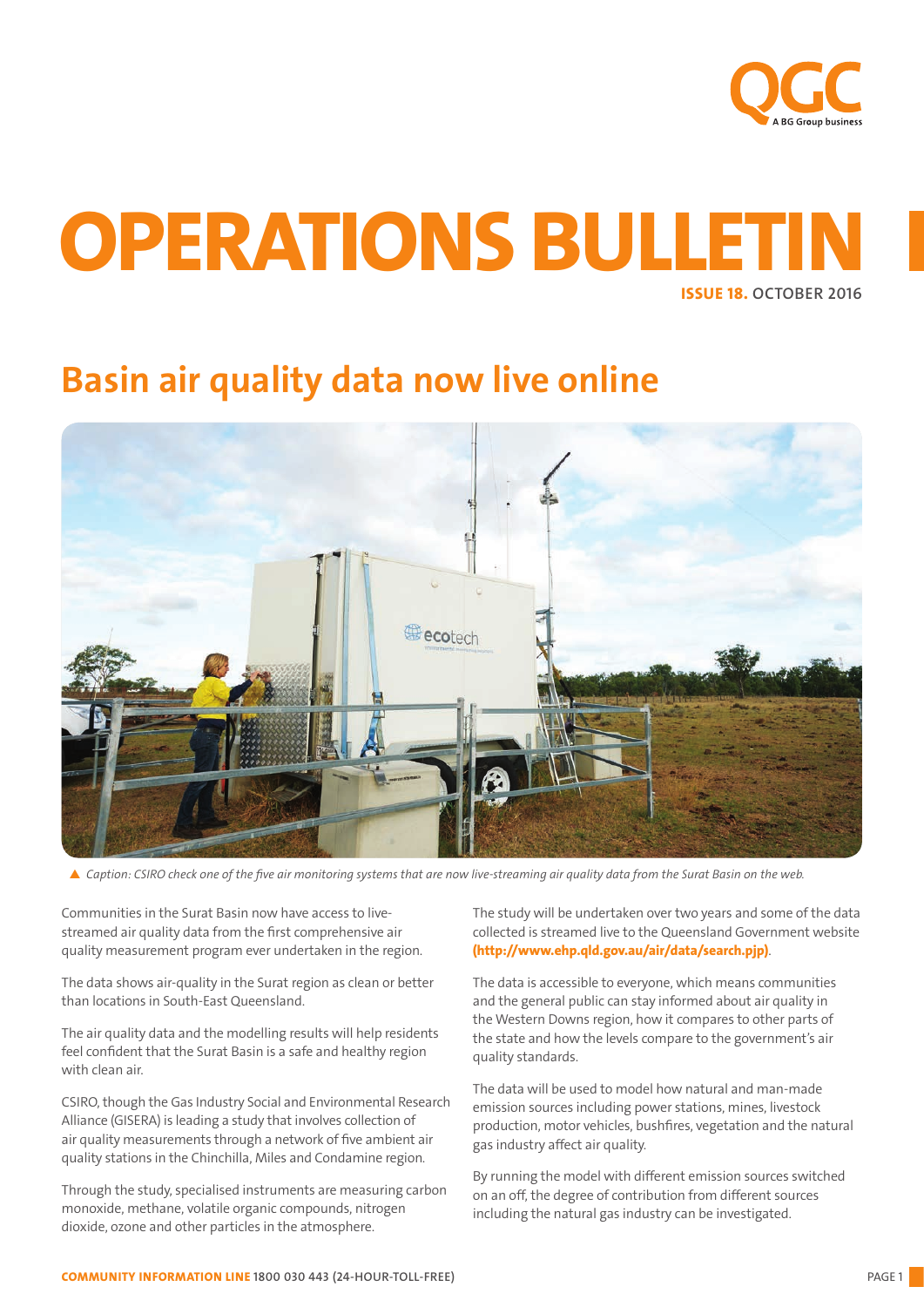

# Surat Basin

This section features information about activities in our natural gas development areas that cover more than 4,900 square kilometres and span from south of Tara to north-west of Wandoan.

## Well site inspections

A team of 50 operators inspect each of QGC's more than 2,500 wells once a fortnight. Operators are required to adhere strictly to land access and weed management rules for individual properties. This team, who drive utility vehicles, represent a major proportion of our light vehicle movements around the region.

## Gathering

This work is in addition to ongoing installation of gas and water gathering pipelines to connect new wells to our existing processing networks. The following activities will occur in October:

### West and north-west of Wandoan

- Pipe trenching, pipeline laying and backfilling and tying-in connections.
- Construction of gathering risers into well pads.
- Rehabilitation of construction sites and pipeline easements.

## Pipeline inspections

QGC operators work in small teams to inspect the 543 kilometres of Wallumbilla Gladstone Pipeline easement to monitor the infrastructure and progress of vegetation rehabilitation.

In October, the following activities will occur:

- Aerial inspections from west of Dalby (Ruby Jo site) to west of Wandoan (Woleebee Creek site) and between Chinchilla and Gladstone during the first half of the month.
- Daily, on-ground easement inspections from west of Dalby (Ruby Jo site) to Gladstone.

## Water Treatment

The Northern Water Treatment Plant, at Woleebee Creek southwest of Wandoan, and the Kenya Water Treatment Plant, southwest of Chinchilla, are successfully processing water produced in the surrounding gas fields for beneficial use within these regions.

These two water treatment plants enable QGC to make available 97% of produced water for beneficial use.

The following table summarises the average daily production at each water treatment plant and the total volume of water processed to date in 2016.

| <b>Water</b><br><b>Treatment</b><br><b>Plant</b> | <b>Average daily</b><br>production<br>(September 2016) | 2016 Year to Date<br><b>Production</b><br>(as at 20 September) |
|--------------------------------------------------|--------------------------------------------------------|----------------------------------------------------------------|
| Kenya                                            | 40 ML/d                                                | 13,066 ML                                                      |
| Northern                                         | 15 ML/d                                                | 4,272 ML                                                       |

## Charlie project update

Construction of the Charlie project continues. A significant amount of rain in September caused some delays, however the team minimised the work time that was lost by planning work in advance to ensure crews could return to work quickly.

The health, safety and wellbeing of the project's workforce is our number one priority. In September teams participated in driver training, behavioural safety and mental health awareness training.

Deliveries of major equipment to the main site and laydown yards near Woleebee Creek central processing plant will continue regularly during the next three to four months. Where required, specialist transportation companies and police escorts will be used to ensure safe delivery.

### Charlie Field Compression Station

The Charlie Field Compression Station construction progresses. Priority work for the construction team is now underground works. The final pre-fabricated modules arrived in September. Major construction components will be delivered from October when mechanical, piping and welding construction will begin. The electrical team have over two kilometres of cable to install.

### Pipelines

Overall progress for the 34km gas and water pipelines is over halfway complete between the Charlie Field Compression Station and existing facilities at Woleebee creek. The mainline welding for the gas pipeline is complete, and installation and backfill of the pipeline is 56% complete. Stringing and welding of the water pipeline is in progress.

### Ponds

Both Charlie and Phillip pond liners have been installed to ensure no loss of water from the ponds. The next phase of works is focussed on the installation of new pumps and connecting of the water pipeline.

### Substation Expansion

The Woleebee Creek Central Processing Plant substation is being expanded to accommodate the Charlie development. A new substation adjacent to the Charlie field compression station as well as an overhead transmission line connecting the two substations is under construction and is over half complete.

A 34km overhead transmission line between the Woleebee Creek and Charlie substations is underway. All steel transmission line poles have been installed between Woleebee Creek and Charlie.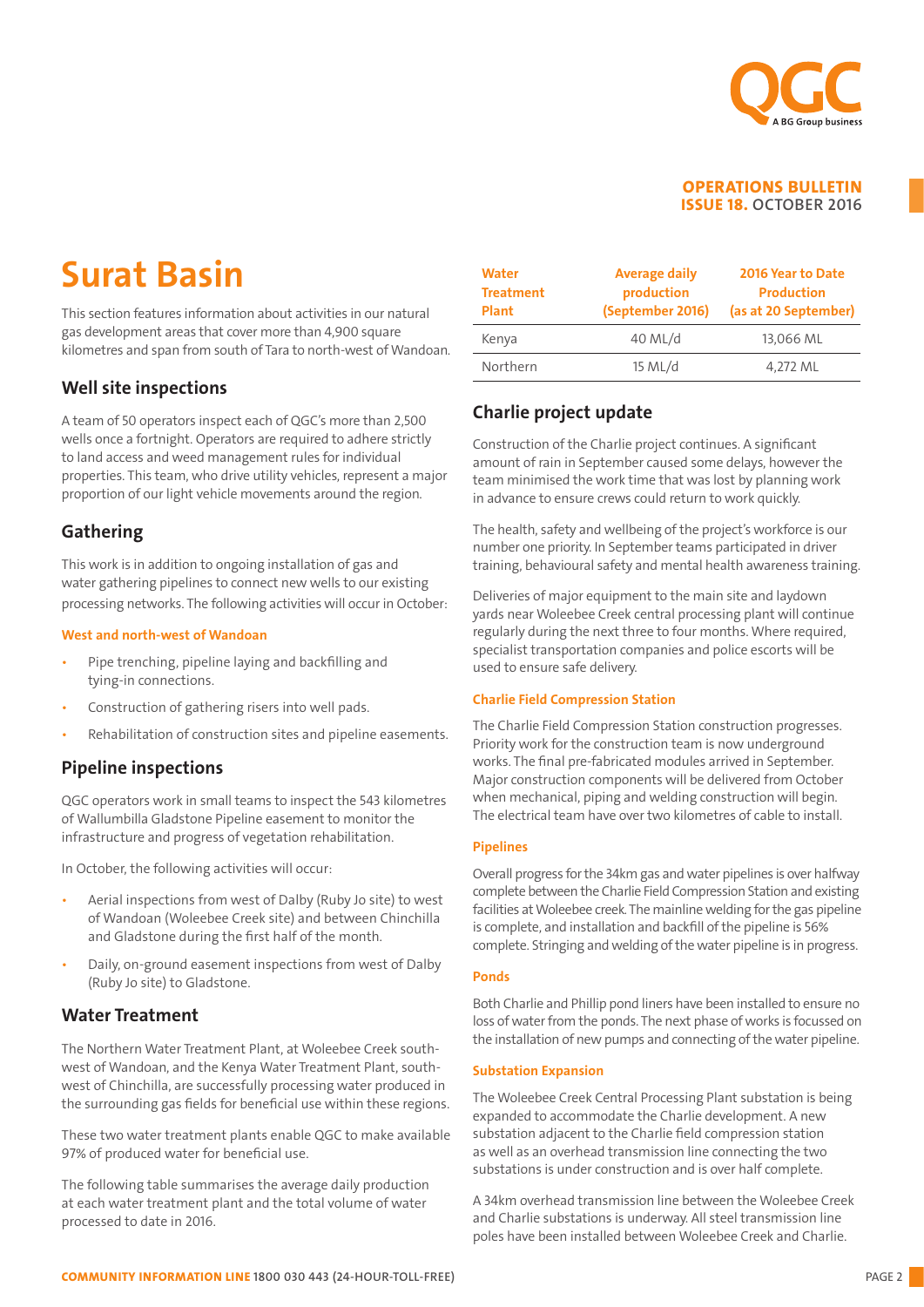

## Western Downs road transportation update

QGC is upgrading various roads, some of which are currently under construction, and others will commence in the coming weeks. These road upgrades are summarised below:

#### Bundi Road intersections

Works have commenced on the Charlie Field Compression Station access to Bundi Road and are expected to be complete by early November 2016. The access is located 8.4km west of the existing Bundi Road / Cecils Road intersection. The upgrading of the nearby Mount Organ Road / Bundi Road intersection is scheduled for completion in mid-October 2016.

#### Perretts Road

The road closure at Perretts Road at the Horse Creek Crossing has been delayed due to the recent wet weather and will be closed from 10 to 21 October to upgrade the floodway at the crossing. The crossing is located approximately 2.7km south of the Ryals Road/Perretts Road intersection. This includes gravelling of Perretts Road from Bundi Road to Ryals Road and is expected to be complete end-October 2016.

#### Cecils Road

The bitumen sealing of Cecils Road between Bundi Road and Ryals Road has commenced and will be completed in late-November 2016. The sealing of the road is now underway.

#### Ryals Road, Perretts Road, Goldens Road

The works to widen, improve alignment and drainage on Ryals, Perretts and Goldens Roads have commenced and will be completed towards the end of December 2016. The works include the full length of Ryals Road, the section of Perretts Road between Ryals and Goldens Road and the first 6.5 km of Goldens Road. Traffic control will be in place during October for works requiring detours at two locations along Ryals Road. There will also be ongoing earthworks occurring at various locations.

Weather conditions and unforseen events, may impact dates and timings. All works will be performed in accordance with a council-approved traffic management plan. Please adhere to the advisory traffic signage installed before and during the closure periods. We thank you for your patience.

Increased traffic to the Charlie project is expected as construction progresses. QGC's detailed transport management plan for the project includes IVMS tracking for all QGC vehicles and traffic controls in affected areas. For any concerns please phone the QGC Community Information Line on 1800 030 443.

## Tragic road accident

At the time of the QGC Operations Bulletin being published, we have learnt an employee who works for one of our contracting partners, Easternwell, passed away following a single vehicle accident. The accident occurred on Kumbarilla Lane, near Ruby Jo (approximately 40 kilometres west of Dalby) on Sunday 9 October 2016.

Our deepest sympathies go to the man's family, friends and his Easternwell and QGC work colleagues, during this difficult time.

The Queensland Police Service is conducting a full investigation into the accident. QGC and Easternwell have commenced investigations into the incident.

Any learnings from this incident will be shared more broadly with industry colleagues in due course.

## Independent groundwater report approved by Department of Environment and Heritage Protection

Independent and comprehensive research released by the Office of Groundwater Impact Assessment was approved by the Chief Executive of the Department of Environment and Heritage Protection on 19 September and replaces the original 2012 report.

The independent report shows Queensland natural gas from coal seams operations will produce 26% less water than previously estimated, over the life of the industry.

Of the 22,500 water bores studied in the area (the majority privately operated), 459 may be affected by natural gas production. This is a 13% reduction on QGIA's 2012 report. Under the *Queensland Water Act 2000* (water Act) QGC is obliged to "make good" any land owner water bores that are impacted by operations.

The reduction is due to a contraction of the area of planned development, better information about which aquifer each bore accesses, decommissioning of some bores, and the use of a new groundwater flow model that better represents the movement of water within and between formations.

Natural gas in coal seams is held in place by the pressure of groundwater. The water is pumped to the surface by wells, relieving this pressure and allowing gas to flow and be collected.

Under the *Queensland Water Act 2000* (water Act) QGC is also required to undertake bore baseline assessments before gas production commences. This process provides information on bore and groundwater characteristics before gas extraction begins.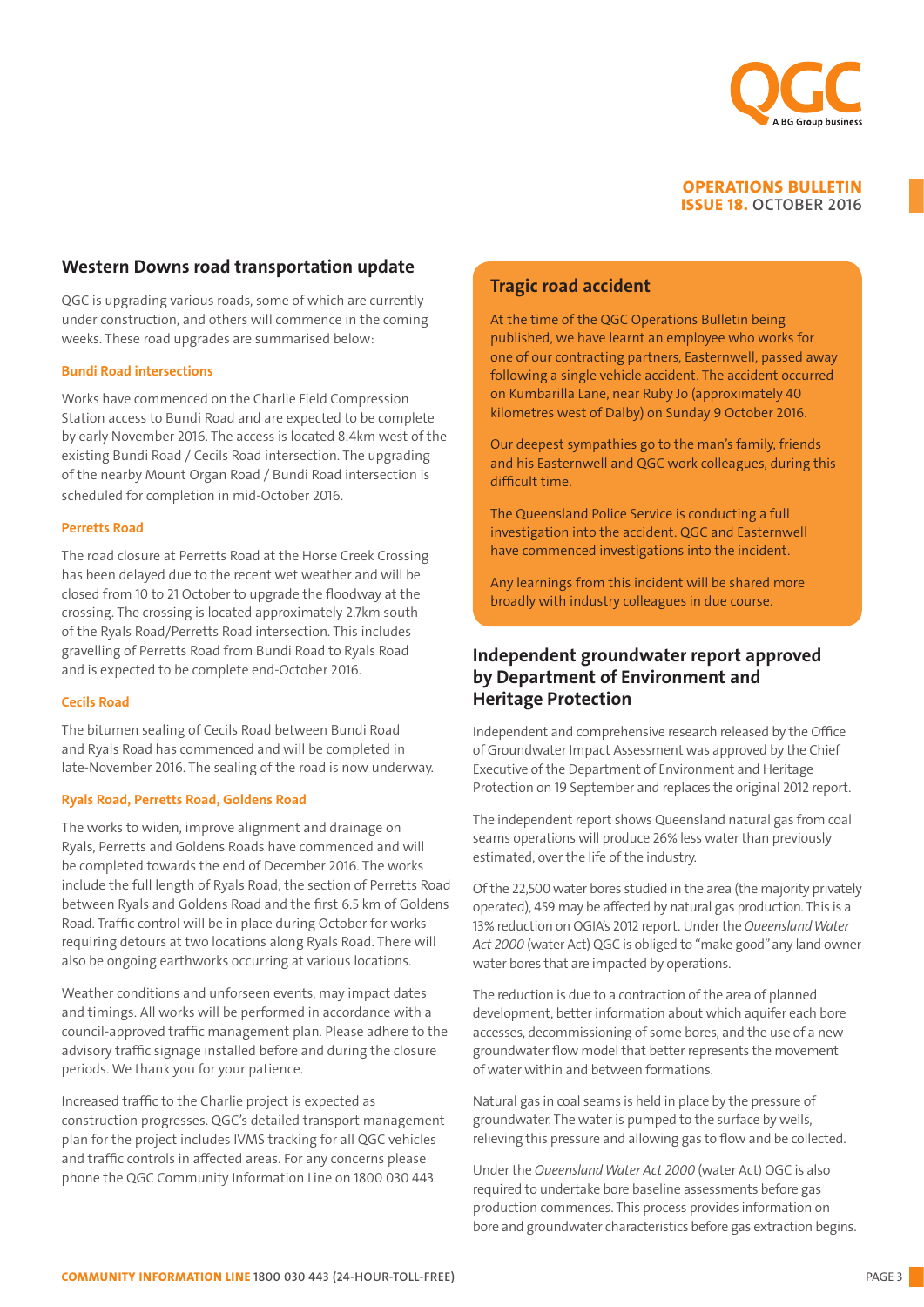

# Hundreds attend LNG traineeship information night



*Caption: Mick Smith, QGC's LNG Process Operator trainee is excited about a new career in LNG. The 2017 intake with Energy Apprenticeships Group is now underway.*

Gladstone locals will once again have the chance to join the LNG Process Operator Traineeship program in 2017. Over 200 locals attended the launch to learn how they can secure a place in the program and pursue a career in the LNG industry.

QGC hosted six of the 18 trainees in 2016 who gained practical, real-world experience at the Gladstone LNG plants while completing their Certificate III in Process Plant Operations.

The innovative training program enables Gladstone residents with no LNG experience to gain qualifications and apply for LNG Process Operator roles.

Mick Smith is one of the six trainees QGC hosted in 2016. "Since starting with QGC and Energy Apprentices Group in February it's honestly been the best eight months of my working career. I've been paid to learn a skillset that I'm interested in perfecting and I've worked beside a great group of trainees. Our group is made up of people from a variety of backgrounds, ranging from a school leaver, a vet nurse to a mechanical engineer, so don't let a lack of industrial experience hold you back from applying," he said.

"The support network we had with Energy Apprenticeships Group, QGC and the Australian Centre for Energy and Process Training is very professional. I get the feeling that they really want to see us succeed, the time and effort invested in us has been unbelievable and they give you everything you need. But you still need to put in the work."

The program is being coordinated by specialist training group, Energy Apprenticeships Group Academy (EAGA), a collaboration between the Chamber of Commerce and Industry of Western Australia (CCI) and the Challenger Institute of Technology's Australian Centre for Energy and Process Training (ACEPT). ACEPT is also supporting Central Queensland University in delivering the best-practice program. For more information on the program click here http://www.eag.com.au/QLD2017.



p *Gladstone locals learn how to secure a place in the 2017 LNG Process Operator Traineeship. The program supported by the Gladstone LNG companies is delivered by Energy Apprenticeships Group.*

# Gladstone Regional Council tour Curtis Island

Representatives from the Gladstone Regional Council, including Mayor Matt Burnett and Councillors, and the Gladstone Region LNG Community Consultative Committee visited QGC's operations on Curtis Island in September

The group met with QGC Vice President Tony Nunan and toured the world-class facility, which is operated by a predominantly local workforce. At our Curtis Island plant 98% of QGC's staff and 100% of QGC contractors are Gladstone locals.

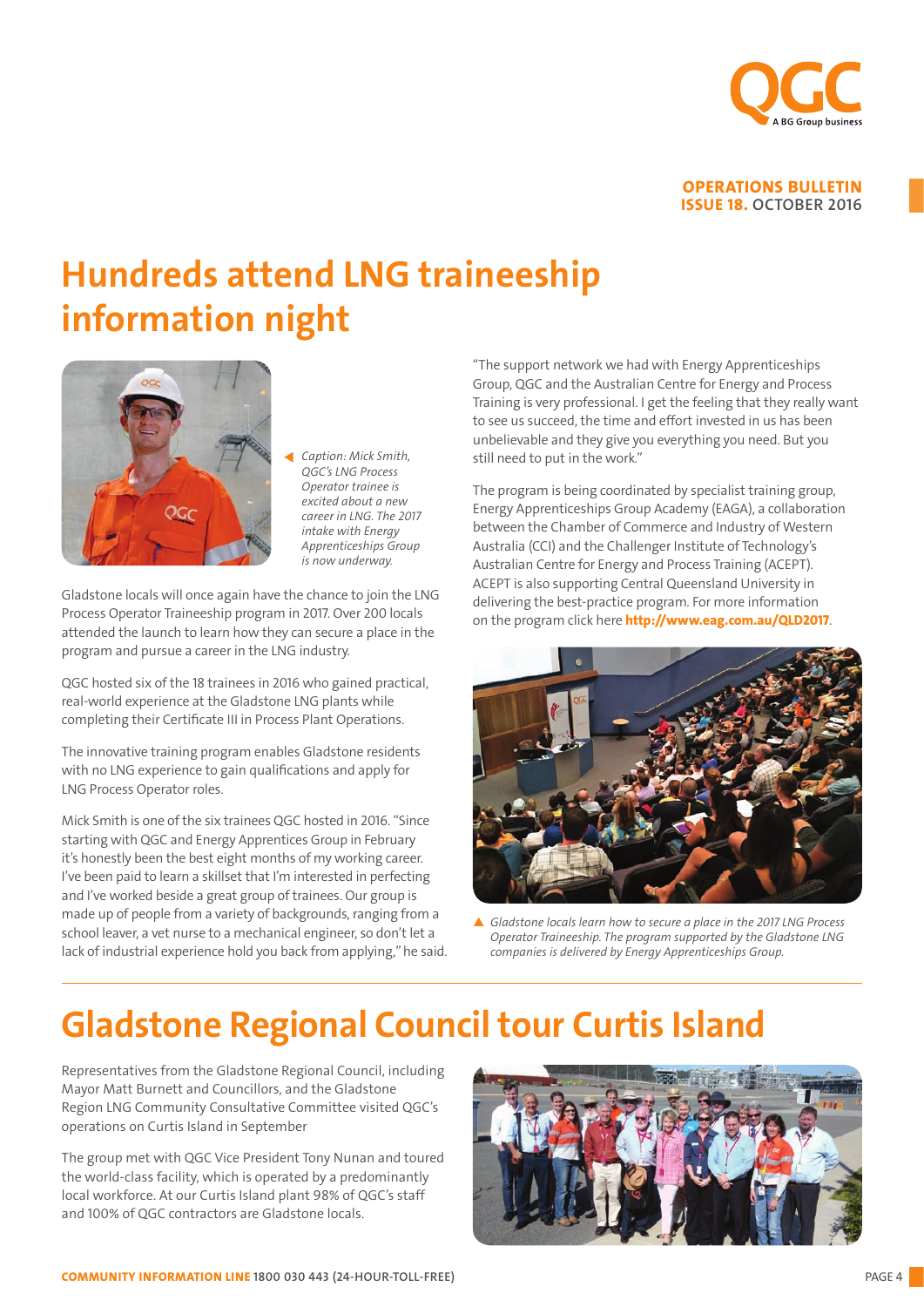

# Becoming a supplier

QGC supports the long-term, economic sustainability of the regions in which we operate through a focus on local content participation.

Our Local Content Policy targets four goals: supporting competitive procurement, facilitating job creation, promoting reconciliation and building economic sustainability.

We actively encourage our employees and contractors to source quality, cost-effective goods and services locally, based on full, fair and reasonable opportunities.

This is in line with our participation in the voluntary Queensland Resources and Energy Sector Code of Practice for Local Content administered by the Queensland Resources Council and as required, project-based Australian Industry Participation Plans.

Visit http://www.bg-group.com/australia/becomingasupplier to register your interest in becoming a supplier or for a fact sheet on how to access our supply chain.

# Pipeline

Landholders planning to do any digging around buried pipelines should call 'Dial Before You Dig' (call 1100, http://www.1100.com.au) to obtain the specific location of the pipelines and associated infrastructure.

Call the QGC Operations Centre (1800 77 88 98) to report any emergencies, damage or vandalism, flooding, subsidence, washouts or erosion, unauthorised access to easement facilities or uncontrolled fire.

|  |  | <b>Communities</b> |
|--|--|--------------------|
|  |  |                    |

| <b>Date</b>               | Location   | <b>Activity</b>                                                                                                                                                                |
|---------------------------|------------|--------------------------------------------------------------------------------------------------------------------------------------------------------------------------------|
| Monday 10 October 2016    | Wandoan    | CCIQ Business Resilience Forum, 6.30am - 9.30am, Bushlander Motel,<br>Henderson Road, Wandoan<br>Cost: Free<br>https://wandoan.cciq.com.au/events/business-resilience-forum-2/ |
| Tuesday 11 October 2016   | Tara       | CCIQ Business Resilience Forum, 6.30am - 9.30am, Tara Bowls Club<br>Cost: Free<br>https://tara.cciq.com.au/events/business-resilience-forum/                                   |
| Wednesday 12 October 2016 | Miles      | CCIQ Business Resilience Forum, 5pm - 8pm, Swagsman Motor Inn,<br>Marian Street, Miles<br>Cost: Free<br>https://miles.cciq.com.au/events/business-resilience-forum/            |
| Thursday 13 October 2016  | Chinchilla | CCIQ Business Resilience Forum, 6.30am - 9.30am, Community ConneXions,<br>Middle Street, Chinchilla<br>Cost: Free<br>http://bit.ly/2dlRw2m                                     |
| Friday 14 October 2016    | Jandowae   | CCIQ Business Resilience Forum, 6.30am – 9.30am, Paula's Place Café,<br>High Street, Jandowae<br>https://jandowae.cciq.com.au/events/business-resilience-forum/                |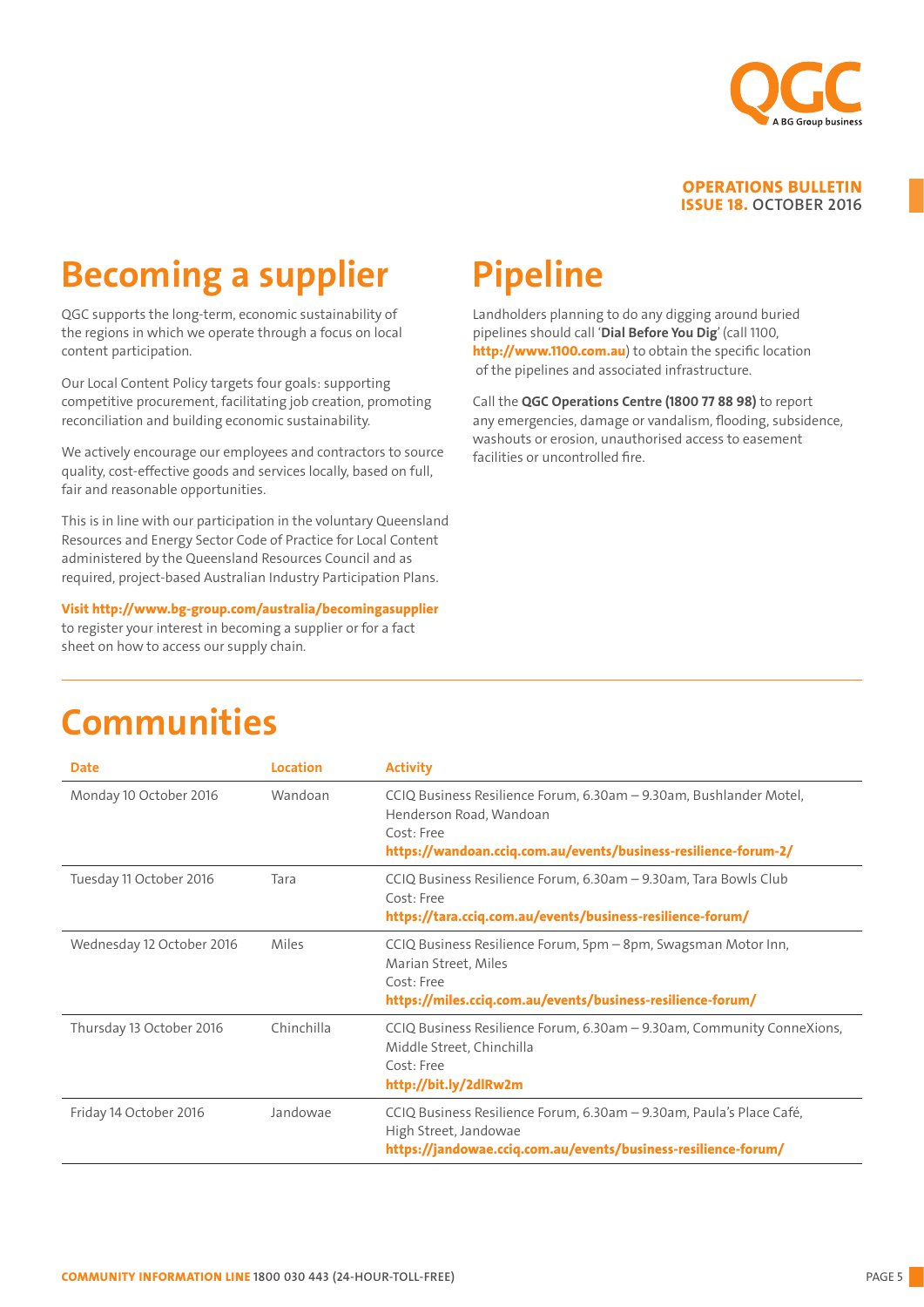

## Canadian First Nations Kitselas tour Curtis Island



▲ *Caption: Representatives of Canadian First Nations people Kitselas hear from QGC representatives on how traditional land owners can achieve meaningful and sustainable opportunities with an LNG business.*

Canadian First Nations group Kitselas visited QGC's operations on Curtis Island in September as part of a self-funded fact finding mission to understand how traditional land owners can benefit and build sustainable opportunities from an LNG industry.

Pictured are (from left) Kitselas Band Councillor Noel Argueta; QGC Cultural Heritage Coordinator Greg Blackman; Kitselas Band Councillor Roxanne Ridle, QGC Midstream Operations Manager Adrian Button; Kitselas Band Council Land and Resources Department staff member Debbie Moore, and QGC Social Performance Community Liaison Officer Robyn Sotiris.

## QGC's world-first technology on display



▲ *Caption: QGC Aviation and Ground Transport Manager Richard Eva, QGC Social Performance Coordinator Carlie Watson, Australian Research Centre for Aerospace Automation Director Professor Duncan Campbell, Australian Association for Unmanned Systems President Dr Reece Clothier show the Scaneagle UAV (Remotely Piloted Aircraft Systems) technology QGC uses in its operations at the Dalby Drone Industry Forum.* 

## Chinchilla State High School students ready to try a trade





▲ Caption: Year 10 Chinchilla State High School students ready to start *the Try-A-Trade program supported by QGC*

Students from Chinchilla State High School got a taste of a variety of different trades at the launch of the 2017 Try-A-Trade program funded by QGC. The Try-A-Trade program is a 10 week pre-vocational "try trade" training program for students in year 10. QGC has supported the program for four years. A number of students who took part in the 2016 program have continued work experience roles one day per week and were given opportunities to begin a school based apprenticeship.

QGC's Remotely Piloted Aircraft System (RPAS) was on display at the Dalby Drone Industry Forum as an example of how the emerging drone technology can benefit both resources and agricultural sectors.

QGC has partnered with Boeing in developing the world's first commercial use of beyond-line-of-sight RPAS in our gas field operations.

The forum, held in September, allowed over 350 participants to hear from experts in the aerospace industry on the opportunities the technology presents as well as safety, privacy laws and regulations.

QGC's RPAS monitor natural gas wells and associated infrastructure which, until now, have mostly been inspected on the ground by four-wheel-drive. Landowners will benefit, over time, from fewer visits to their properties while QGC and the community will benefit from fewer vehicles on the roads.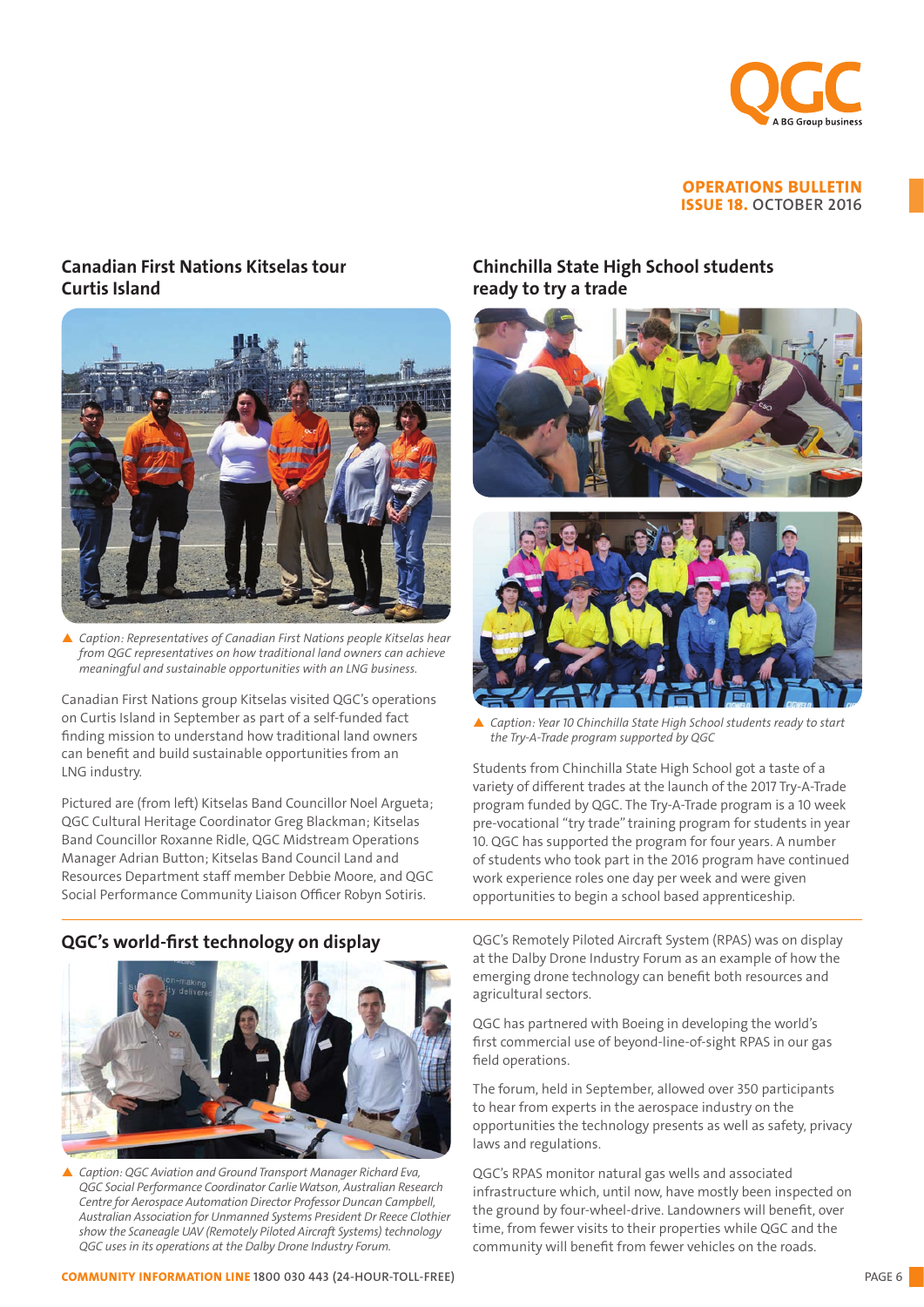

## QGC brings online speech therapy to Western Downs schools



p *Caption: Students test out the new technology at Chinchilla State School (top row), Wandoan State School (bottom left) and, Tara Shire State College (bottom right) at the launch of the expansion of QGC's Health-e-Regions program at five Western Downs schools. Students at Chinchilla State School, St Joseph's Catholic School (Tara), Miles State School and Wandoan State School are participating in a telehealth-based speech pathology program led by the University of Queensland's Centre for Online Health.*

## Brigalow Recreation Grounds upgrades canteen in time for the 56th annual Brigalow Bush Carnival



p *Caption: The Brigalow Recreation Grounds canteen and dining area open just in time for the 56th annual Brigalow Bush Carnival on Saturday 17 September 2016 after undergoing an upgrade with the help of the QGC Communities Fund. QGC Lead Social Performance Advisor Kristelle Townsend, Brigalow Recreation Ground committee President Greg Olm, and Member for Warrego Ann Leahy open the Brigalow Recreation Grounds canteen and dining area. The \$85,000 upgrade was completed with a \$50,000 grant from the QGC Communities Fund.*